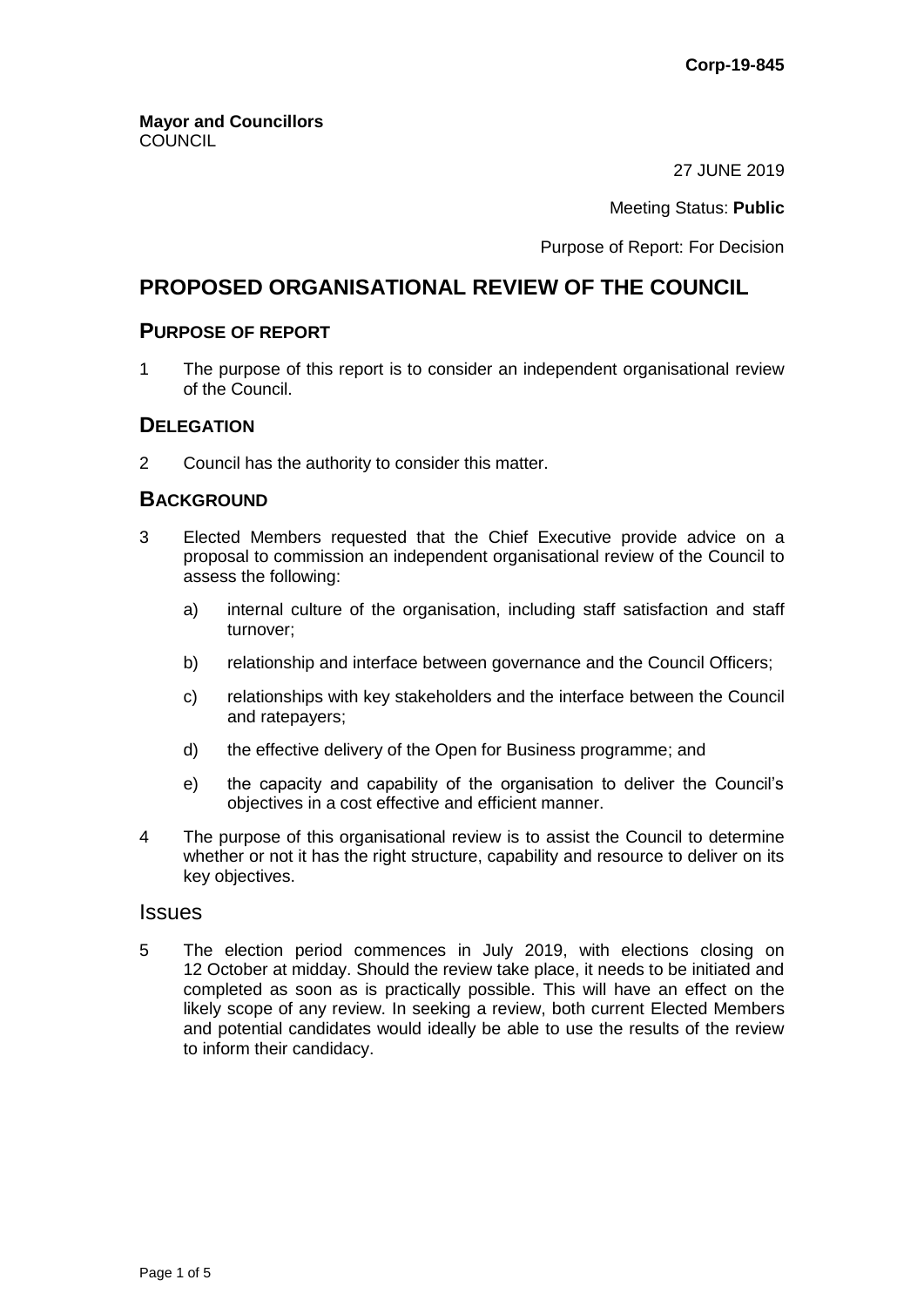# **Options**

Proceed with a review

- 6 Reviewing the Council's overall ability to deliver could provide critical insights needed to identify new opportunities and direction(s) as well as better achievement of existing priorities.
- 7 A successful organisational review could lead to improvements in processes, structure and skill development. This in turn could result in increased productivity and efficiency, and increased staff satisfaction and engagement stemming from staff having a better idea of what is expected of them.
- 8 The overall outcome could be improved organisational performance and results, thus increasing the community's confidence in and support for the Council.

Do not proceed with a review

- 9 At the same time, the approval and commissioning of an independent organisational review has the potential to adversely impact the community, the Council's reputation, and staff and their workloads.
- 10 The impacts to staff could be felt all the more keenly because any such review would come less than a year after the Chief Executive implemented a minor restructure. It would have been expected that this would have been the logical time to have implemented a review.
- 11 A review would require significant time and input from staff in terms of answering questions and providing information. This will impact the workload of staff and work programmes would need to be reprioritised, in order to get maximum value from the review.
- 12 The community may wonder why a review is taking place and may assume it is indicative of performance concerns, rather than as an opportunity to identify improvements.
- 13 A review could also affect the Council's ability to form effective relationships with other organisations. As one example, the Ministry of Business, Innovation, and Employment (MBIE), in its capacity as administrator of the Provincial Growth Fund (PGF) is a key stakeholder. The Council has several pending applications to the PGF which could be undermined by an organisational review.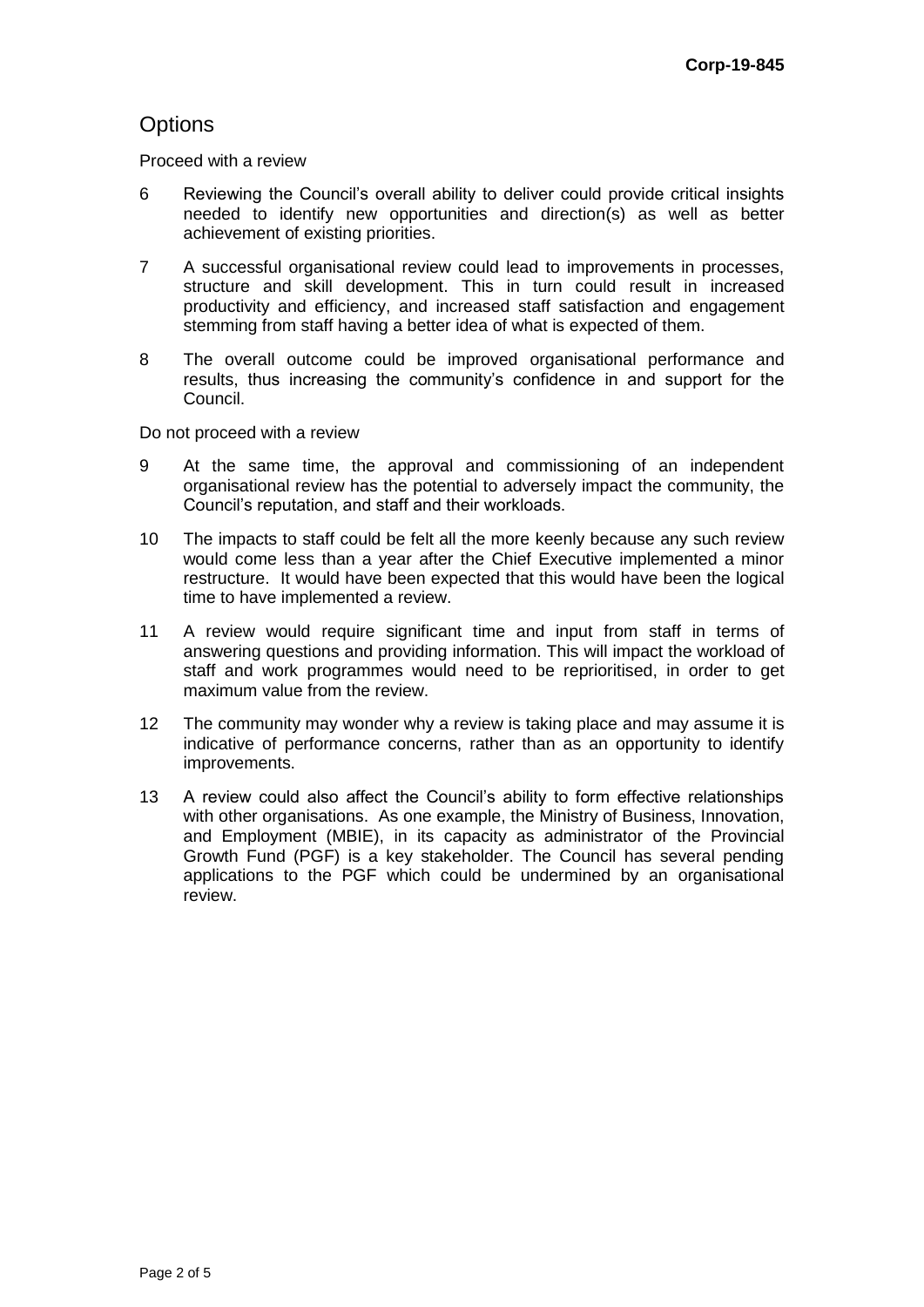# Next Steps

14 If Elected Members choose to proceed with the proposed review, the following procurement will commence.

#### Procurement

15 The proposed organisational review will be undertaken by an independent, external organisation. The procurement process will include the following key steps:

| Week 1:           | Describe the requirements                                                                                                                                                                                    |
|-------------------|--------------------------------------------------------------------------------------------------------------------------------------------------------------------------------------------------------------|
|                   | Carry out an informal market scan.                                                                                                                                                                           |
|                   | Prepare a procurement plan and attach conflict of interest<br>declarations.                                                                                                                                  |
|                   | NOTE: A closed competitive process is recommended<br>with a short-list identified in the informal market<br>assessment, with careful attention to the management of<br>confidential / sensitive information. |
|                   | Prepare a Request For Proposal (RFP).                                                                                                                                                                        |
| Weeks 2 and<br>3: | Formally approach the short-listed suppliers to request<br>proposals. Non-disclosure Agreements should be entered<br>into before they receive specific information.                                          |
|                   | Invite 2-3 suppliers to present proposals. Brief them in<br>person if this will help clarify what's required. Allow 10<br>working days to submit their proposals.                                            |
|                   | Answer questions from suppliers as they come in.                                                                                                                                                             |
|                   | At the end of week 3, evaluate the proposals and select a<br>preferred supplier. The weighted attribute method is likely<br>to be best suited. Document the results of the evaluation.                       |
| Week 6:           | Agree draft terms of contract.                                                                                                                                                                               |
|                   | Reports proposed to Council meeting 8 August, with<br>responses, enable selection of preferred provider.                                                                                                     |
| Week 7:           | Formally notify the suppliers that they've been awarded<br>the contract and execute the contract documents.                                                                                                  |

- 16 A report will come back to the Council for the selection of the preferred provider, with the proposed date being 8 August.
- 17 The final scope, timeframe and costs will only be known from the proposals received. This will form part of the report to Council.
- 18 If the proposed review goes ahead, in order to adhere as closely as possible to the Council's approved 2019/20 budget, a currently approved project (or projects) with a comparable estimated cost would have to be deferred, or dispensed with altogether. This will also form part of the report to Council
- 19 If Elected Members decide not to proceed with the review, no further action will be taken at this time.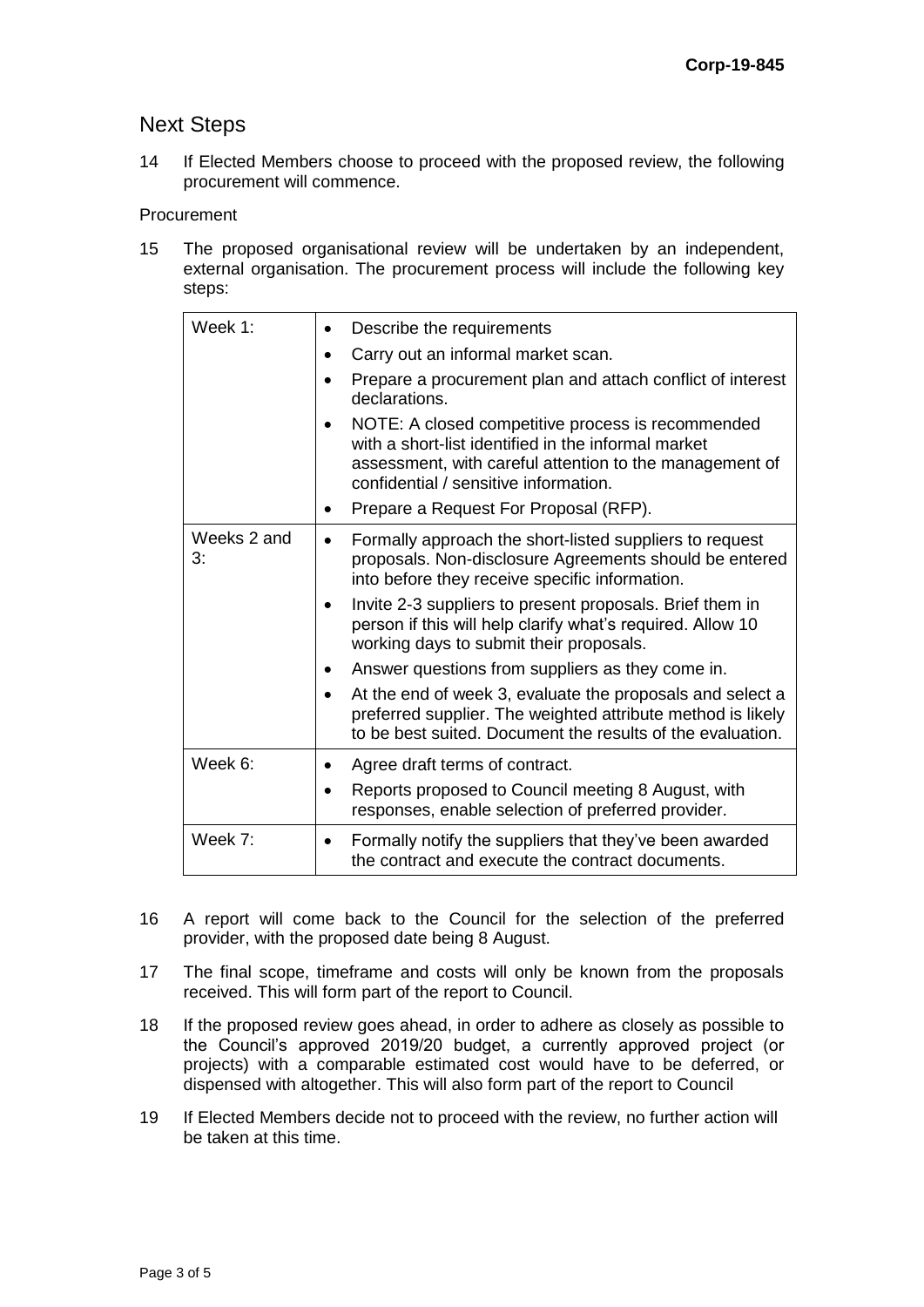# **CONSIDERATIONS**

# Policy considerations

20 There are no policy considerations at this time. Should the review proceed, there may ultimately be a need to draft new policies and / or make amendments to existing policies.

# Legal considerations

21 There are no legal considerations at this time.

# Financial considerations

22 Initial discussions with some other councils that have undertaken organisational reviews indicate that, subject to the terms of reference, a review could last between two and eight months and cost somewhere in the \$100,000 to \$500,000 range. Until such time as a procurement process is commenced, and the market is tested, it is difficult to accurately estimate the cost and duration of a review.

# Tāngata whenua considerations

23 There are no specific Tāngata whenua considerations arising from this report.

# **SIGNIFICANCE AND ENGAGEMENT**

# Significance policy

24 This matter has a low level of significance under Council's Significance and Engagement Policy.

# **Publicity**

25 A communications plan is in place and, should the review proceed, appropriate messaging will be delivered through the usual channels.

# **RECOMMENDATIONS**

- 26 That the Council either:
	- 26.1 approves the commencement of an organisational review; or
	- 26.2 decides to take no further action at this time;
- 27 That the Council notes that should the review proceed, the terms of reference for the review will include the following:
	- i. internal culture of the staff organisation, including staff satisfaction and turnover;
	- ii. relationship and interface between governance and the staff organisation;
	- iii. relationships with key stakeholders and the interface between the staff organisation and ratepayers;
	- iv. the effective delivery of the Open for Business programme; and